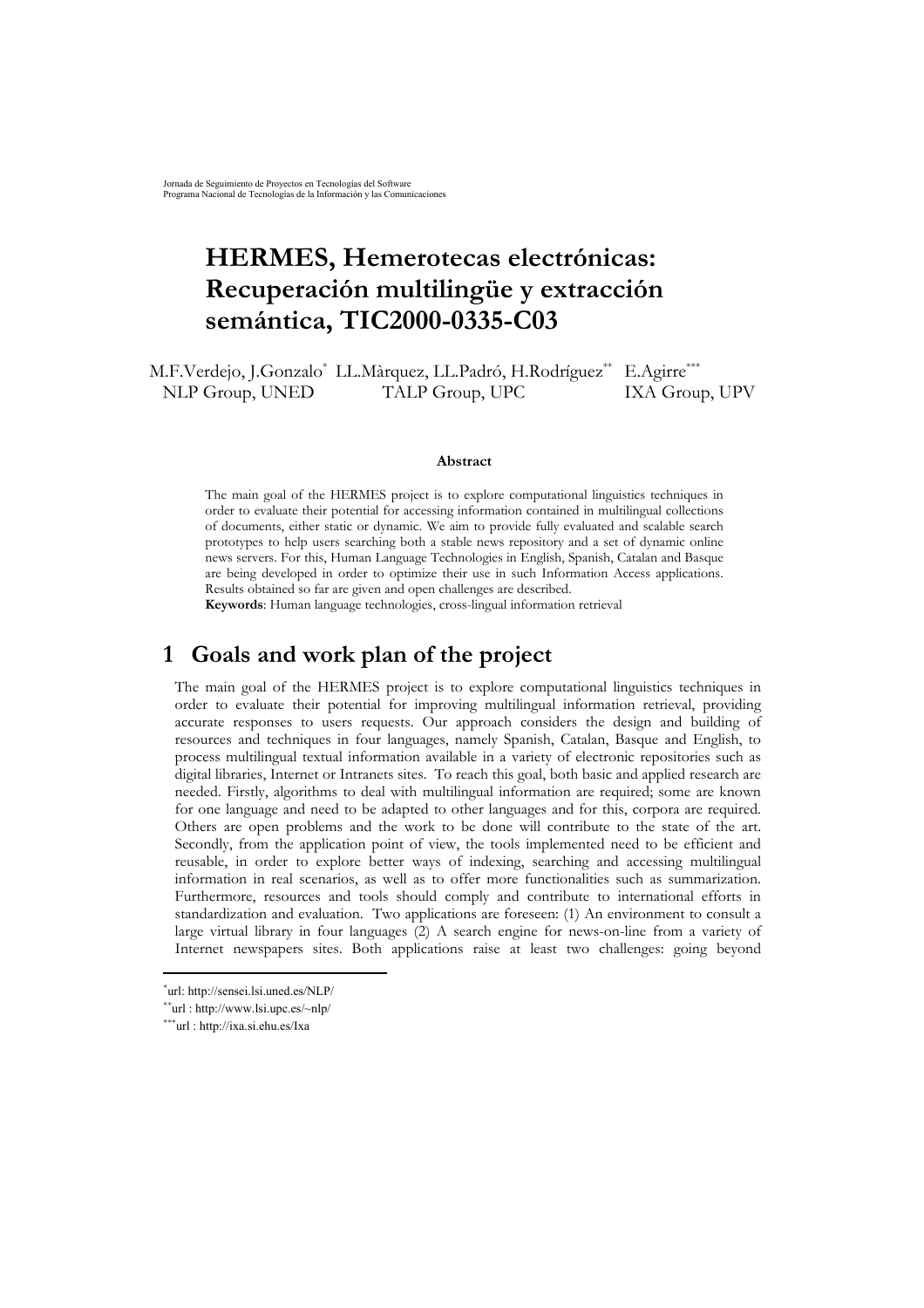information retrieval techniques based on matching search terms, and linking documents and queries in an independent way of their source language.

 The following set of intermediate, more concrete objectives, outlines the task structure of the work plan:

- a) Improve and/or propose new word sense disambiguation techniques (task 3)
- b) Develop robust techniques to process a document in any of the 4 languages to perform: Language identification, multiword and term recognition, entity recognition and co-reference resolution. (task 3)
- c) Develop new algorithms, to be used as components in the applications, to perform clustering and summarization of documents (task 4)
- d) Create robust techniques to map a query in one language in any of the other languages (task 4)
- e) Define interactive cross-lingual information retrieval tasks, including as proof of concept linguistic techniques. Propose an evaluation framework. (task 5)
- f) Design and implement two applications, to show the performance with different requirements: closed vs. open collections, on-line/off line,…(task 5)
- g) Create, refine, and compile the linguistic resources needed for the above objectives (task 2).

The project structures these objectives in four tasks, plus coordination (task 1), each one organized in subtasks, as detailed in the technical annex. The duration of the project is from January 2001 to December 2003. Relevant aspects of each task are described in the next section.

# **2 Approach, work done and future directions**

# **Task 2: Document Collections, Resources and Evaluation Criteria**

For any sophisticated NLP application such as this project goals, it is necessary to rely on robust, wide-coverage language resources, which includes lexical databases, corpora, and linguistic processors. Additionally, it is necessary to evaluate the coverage and performance of all these resources. Task 2 deals with the creation, updating and adaptation of new and existing resources for NLP processing. The task is organized in three subtasks:collection creation and international evaluation campaigns (this last listed in section3), 2.2 resources adaptation and 2.3 evaluation.

Regarding **subtask 2.1** (collection creation), the building and compiling stage have been completed, and all the corpora and document collections required in the project have been acquired. Nevertheless, useful corpora will continue being compiled. The collection includes: a) a Spanish-Catalan parallel corpus from *El Periódico* online newspaper. A webbot collects every day the bilingual edition of this newspaper. The data is cleaned, converted to XML, paragraph-aligned and stored, b) a Spanish-Basque parallel corpus from the official gazette of the Basque Country. The data is cleaned, converted to XML, paragraph-aligned and stored, c) a Spanish-Catalan-English comparable corpus from *EFE* news agency. All *EFE* news from 2000 in these three languages has been standardized through XML annotation. The marks include date, author, topic, etc, d) a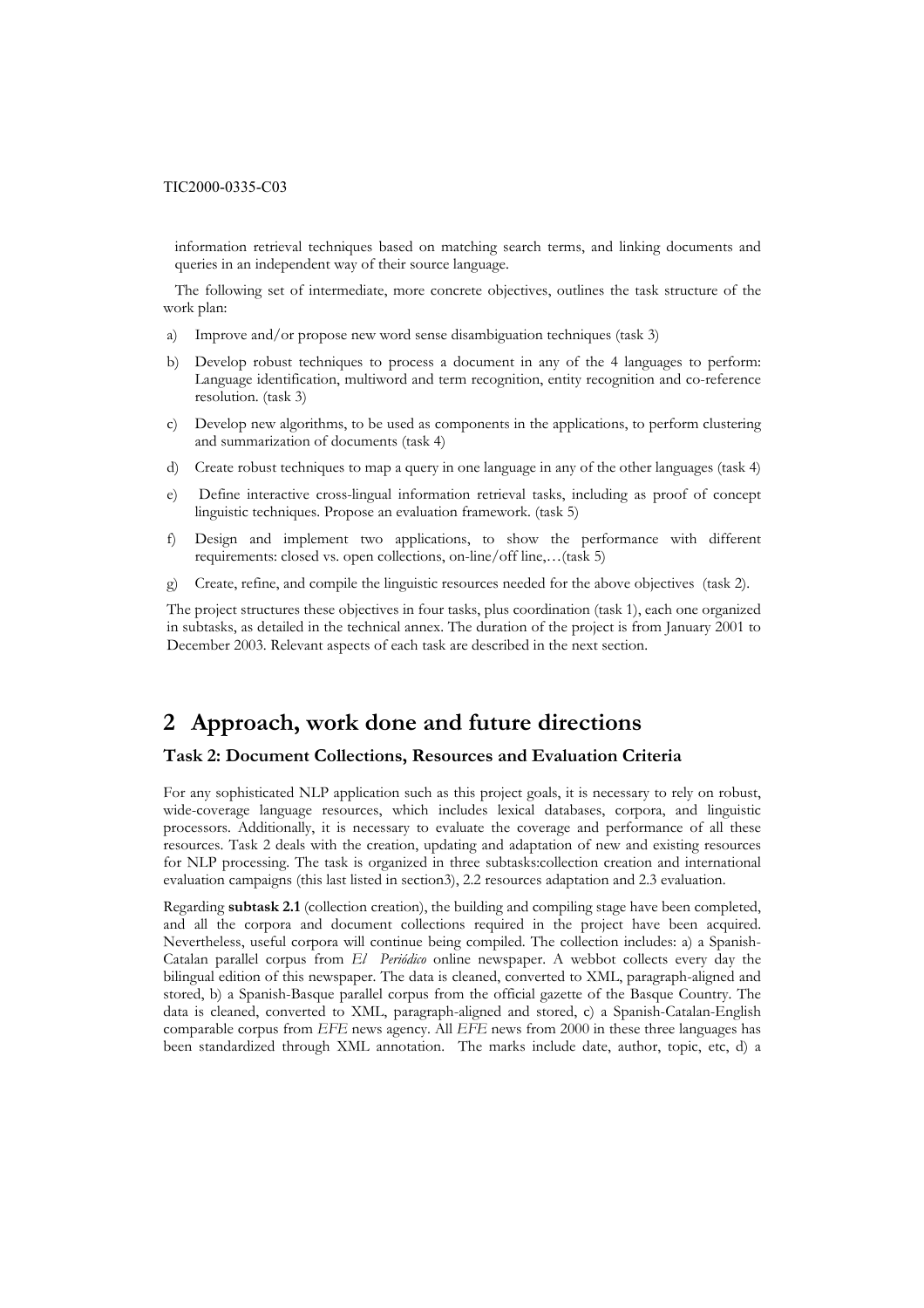Basque corpus from *Egunkaria* newspaper from 2000. It has been standardized through the same XML annotation. These collections have been used in text categorization experiments, and constitutes a valuable resource for cross-lingual Information Retrieval experiments (see task 4) e) Basque and Spanish corpora hand annotated with Named Entities (see task 3.2) Additionally, several specific actions have been undertaken: A 100,000 word Spanish corpus has been annotated manually with PoS tags, in order to train, tune and evaluate taggers and lemmatizers with high fiability. Also, a 800,000 word subset of *EFE* Spanish corpus has been annotated with Named Entities (see task 3.2), enabling the training and evaluation of NE recognisers and Classifiers for Spanish.

**Task 2.2** consists of adapting existing resources to the current project, and has two main threads. **(1)WordNet enrichment**- on the one hand, the WN-Domain labels developed by (Magnini and Cavaglia, 2001) for WordNet, have been ported to EuroWordNet, enabling its use in Spanish, Catalan and Basque. The use of WN Domains is a useful information source in tasks such as text categorization and word sense disambiguation. Basque EuroWordNet is being extended and revised. Nominal synsets are under thorough revision to ensure the presence of basic lexical items and senses. On the other hand, procedures for hierarchy mapping (Daudé et al., 2001) have been developed, and applied to different WN versions, providing accurate version independence to WN-based applications and resources. The mapping procedures have also been applied to multilingual hierarchy mapping between Spanish dictionary-acquired taxonomies and WN. Currently, prototypes are available for the following areas: a) Example acquisition system. Occurrences of EuroWordNet concepts are automatically acquired from online texts, b) Topic signatures. EuroWordNet synsets are enriched with characteristic term vectors (Agirre et al., 2001), c) Relation acquisition. Derivation and syntagmatic synset relations are acquired from machinereadable dictionaries (Agirre at al., 2002a), d) Selectional restrictions. English verbs are enriched with selectional restrictions (Agirre and Martínez, 2002), e) Synset clustering based on topic signatures, f) WordNet enrichment using Internet directories (Santamaria et al., 2001). Currently up to a 30% coverage, g) Automatic creation of a phrase bilingual Spanish-English dictionary from comparable corpora and alignment algorithms. Currently more than 2 million phrases of two and three words have been collected. These prototypes should be definitive and operative to enrich all EWN concepts before the end of 2002.

 **(2)Linguistic Processors adaptation**- this is mainly an engineering task, which aims to ease the integration of analysers and resources for all languages involved in the project. The proposed architecture is a distributed system based on a CORBA layer, which makes each component independent of the others. In this sense, two XML DTDs have been defined for the corpus storage and analyser outputs. The document-oriented off-line DTD is used to annotate corpus that will be accessed through the IR/QA techniques, and contains information about document attributes (date, author, category), structure (title, paragraphs), and Named Entities appearing in the text. The query-oriented on-line DTD defines the output of the basic distributed Linguistic Processor modules, and encodes information about morphology, part-of-speech, and Named-Entity recognition. Following these DTDs, processors have been embedded into CORBA objects, which can be accessed from any remote machine, following the architecture proposed in (Carreras and Padró, 2002). In addition, a C++ recoding of the slower Perl modules is currently being undertaken in order to speed up the system, which is a critical issue, especially on the on-line processors, since they will be used from the IR/QA end-user applications. Additionally, the robustness and customisation of the Basque processors have been improved (Alegría et al., 2002).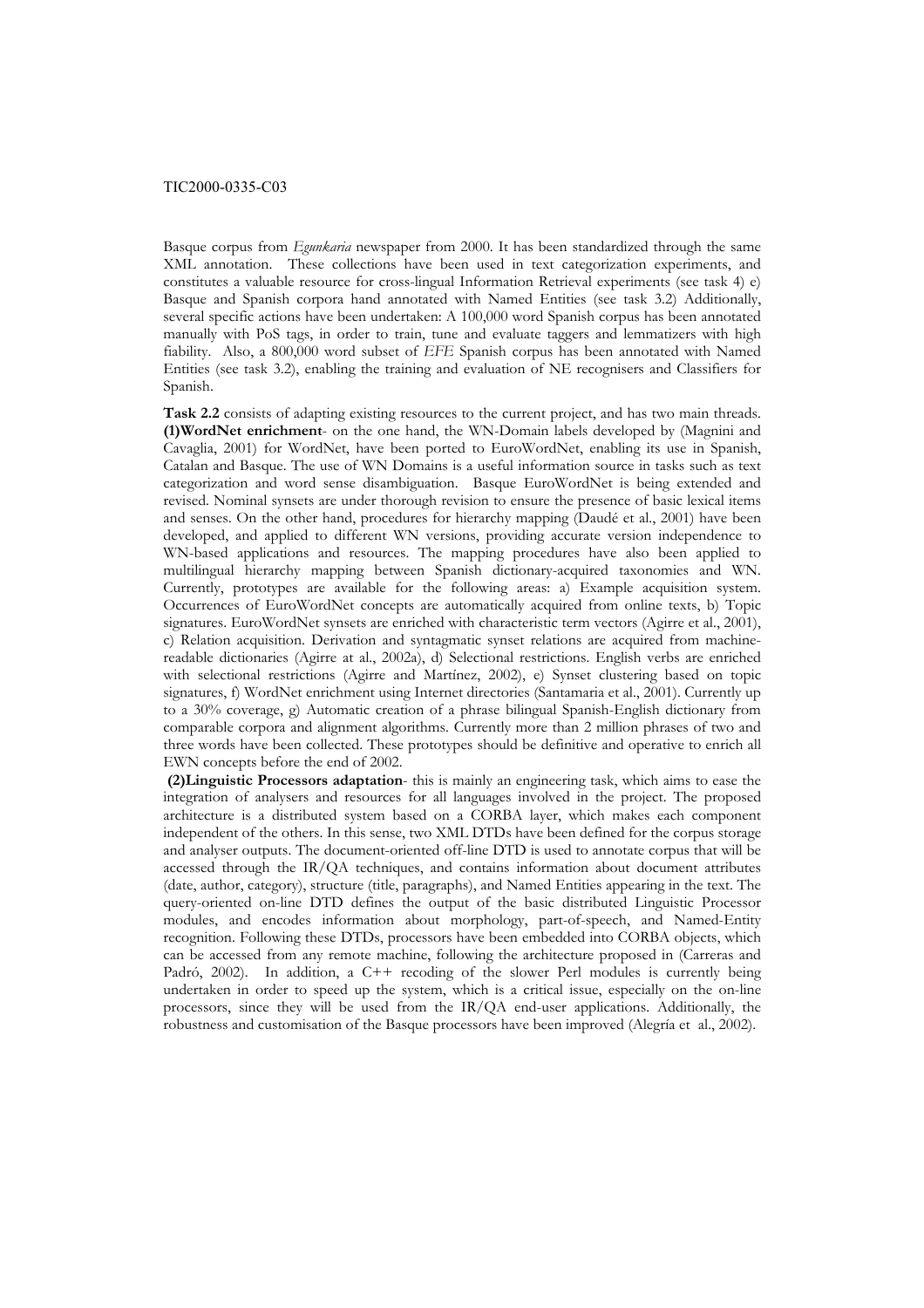**Task 2.3** Deals with the evaluation of the project components at different levels: At the linguistic processor level, the evaluation is performed through usual precision/recall scores, according to each specific processor. At application level, a more general evaluation is required, including user viewpoint evaluation. This implies the evaluation of tasks, for which standard test sets -such as those of CLEF- may be used. In addition, a document (Amigó, 2002) has been issued stating project evaluation criteria and protocols, both to the specific resource level and to the application level.

# **Task 3: Advanced techniques for language processing**

In this task we have joint efforts to produce state-of-the-art systems in the following areas: a) Word sense disambiguation, b) Language identification, c) Recognition and classification of Named Entities and terms and d) Co-reference resolution

**Word Sense Disambiguation-** in this area all UPV/EHU, UPC and UNED teams have reputable experience. There are two main classes of systems for a WSDtehts Supervised systems: they need tagged material to train, where tagging is usually performed by hand. There is only enough training material for a handful of words in Spanish, English and Bay enosof d)ofongtheyr ids tternspermised Systems for the systems of the systems the second tanged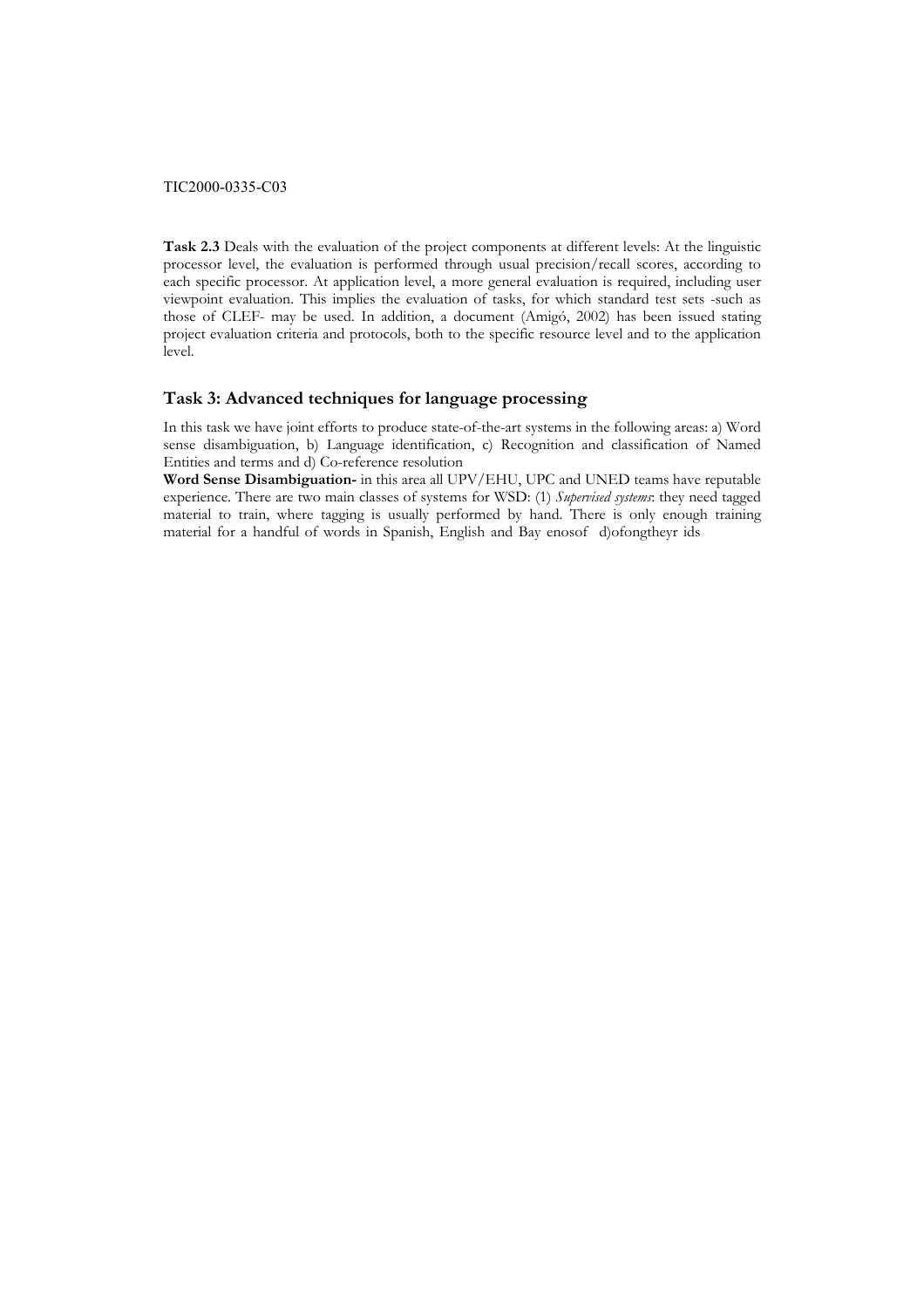**Recognition and classification of Named Entities and terms-** the UPC team has developed a framework to perform wide-coverage Spanish Named Entity Recognition, which is described in (Arévalo et al., 2002). First, a linguistic description of the typology of Named Entities is proposed. Following this definition architecture of sequential processes is defined for addressing the recognition and classification of *strong* (or simple) named entities and *weak* (or complex) named entities. On the one hand, strong entities are treated in an inference scheme combining several classifiers (based on the AdaBoost learning algorithm) learnt on the basis of very simple attributes requiring non tagged corpora complemented with external information sources (a list of trigger words and a gazetteer)(Carreras et al 2002b). This part of the system has participated in the Shared Task competition organized by the ACL's Special Interest Group on Natural Language Learning during the annual CoNLL workshop, achieving the first position both in Spanish and Dutch languages (Carreras et al., 2002a). On the other hand, the recognition of weak named entities is approached through a context free grammar for recognizing syntactic patterns, which is currently being improved and fully tested-first results in (Arévalo et al., 2002).

**Co-reference resolution-** the UPC group is currently developing a module for performing coreference resolution. The architecture of the system is aimed to be language independent. The system is rule-based and its performance is controlled by three rule-sets: i) a rule set for detecting units that could be considered anaphoric descriptions (basically anaphoric pronouns), ii) a rule-set constraining the nominal phrases candidates to co-refer with such anaphoric units, and iii) a ruleset defining preferences between the candidates accepted by the second rule-set. The system follows basically (Palomar et al., 2001) for detecting co-referents of pronouns in Spanish texts. The original system has been adapted to the characteristics of the parser used within Hermes. The system is currently being implemented for Spanish. In the next future it will be tuned to Catalan and English.

# **Task 4: Advanced techniques for IR/IE: Document Classification, Clustering and Linking**

Task 4 involves three subtasks: Document classification, clustering and linking (4.1), Automatic summarisation (4.2) and, Query expansion/translation and conceptual indexing (4.3).

Regarding **Document classification** (or categorisation) several actions have been undertaken. On the one hand text classifiers for the 4 languages involved in the project (Basque, Catalan, English, and Spanish) have been developed using a unified set of categories: the standard IPTC first level 17 categories for news agencies. In doing so, several aspects have been studied: (1) a comparison between several Machine Learning algorithms for performing the task. Specifically, we have tried Bayesian classifiers and SNoW -sparse network of linear Winnow classifiers- for categorising Basque documents, and AdaBoost and Support Vector Machines for dealing with Catalan, English, and Spanish. The overall results are over 80% (F1 measure), which can be considered state-of-theart, and the best performing algorithm is SNoW for Basque and SVM (with a slight advantage over AdaBoost) for the other languages. (2) We also addressed the problem of collecting a labelled corpus for training the systems. For Catalan, English, and Spanish we used the *EFE* collection of news agency documents (year 2000), which are labelled with internal category codes. We developed an *n* to *m* automatic mapping between *EFE* categories to the IPTC categorization scheme in order to automatically obtain training documents. The Basque collection is extracted from the *Egunkaria* newspaper, categorized according to the newspaper sections. Mappings to the IPTC categories plus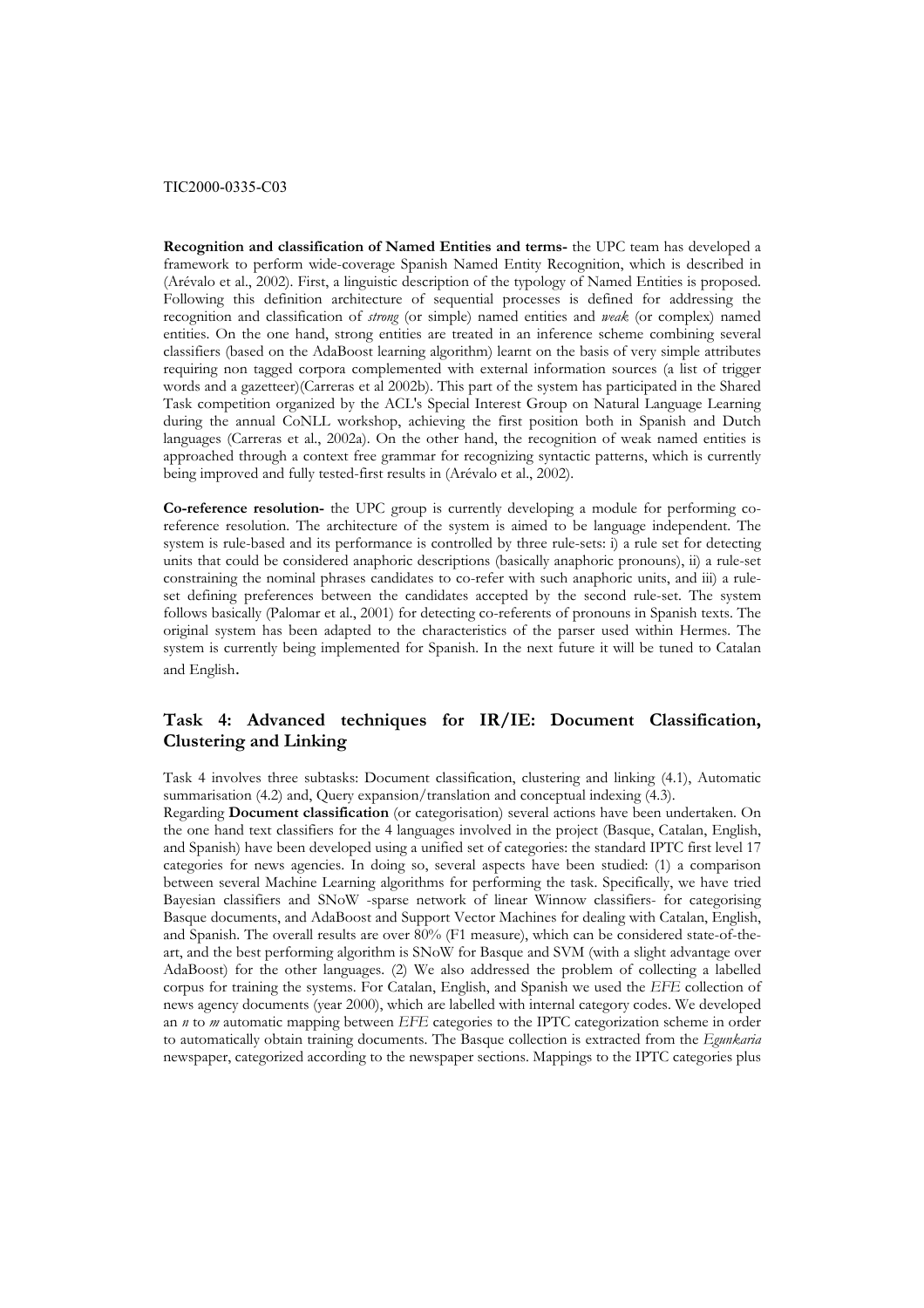a booststrapping step (with human supervision) have been performed in order to obtain training examples for all categories. (3) Alternatives for the representation of documents: from the common bag of words (plus stemming and stop-words removal) to the coding of entities, and statistically based n-grams of words. For Basque, lemmatisation has proved to be very important, while the representation of documents using only nouns lead to very good results (Arregi and Fernández, 2002). (4) A knowledge-based text classification system based on the domain-labels of the nouns appearing in the documents has been developed. Linking the domains through EuroWordNet and having again a mapping between domain labels and IPTC categories, we obtained a language independent non-supervised classification system valid for the four languages of the project. This system is now under evaluation in order to see if it is competitive with the supervised machine learning systems. One issue under consideration is to test the effect of the automatic mappings between category schemes on the accuracy of the resulting systems. Another clear challenge for the future research is the combination of both approaches for text classification.

**The clustering subtask** deals with the problem of identifying sets of thematically related documents (e.g., a set of documents, in one or many languages, referring to the same new/event). Since these sets or categories are not defined in advance, this is a task of unsupervised learning (usually referred to as clustering). The list of research topics in which we have been working up to the present include:

- Development of a survey on similarity metrics for dealing with text (Rodriguez, 2002)
- Experimenting with several distance measures between documents, which take into account different levels of granularity between document components (paragraph, summary, document, etc.). This topic is especially relevant also for the document summarization task and for establishing the links between parts of documents. Several experiments are being carried out in order to try different clustering algorithms with several metrics using a mid-size document collection (about 16,000 documents per language). The clustering algorithms used are freely available implementations. The clustering is performed on monolingual and multilingual collections of documents.
- The problem of measuring the quality of clustering systems is very important since the nonsupervised nature of the task does not allow defining "accuracy"-like measures on the resulting clusters. The quality of the clusters generated depends on many factors, which can be partially automatically measured (granularity/density/intersection degree of clusters, etc.) but always requires some manual intervention in order to assess the real utility. We have worked on defining some measures of direct and indirect utility measures of the results.

 The work performed on similarity metrics and clustering is the basis for addressing the linking of documents at a level of document, paragraph, and entities involved in the documents. We plan to achieve a first prototype by the end of the year.

**Automatic Summarization-** the final goal of this task is to develop a multilingual summarization system. The first step performed was an extensive study of the state of the art in automated text summarization. This resulted in a document proposing three complementary classifications and a comprehensive file for analysing summarization systems (Alonso et al., 2002). Among all the existing possibilities, two complementary summarization strategies were chosen: 1) detecting lexical chains on texts, based on the work of (Barzilay, 1997), and 2) exploiting rhetorical structure of the texts, based on the work of (Marcu, 1997). The reasons to choose these two lines of research were the following: (a) They rely on general linguistic properties of texts, providing for flexibility and scalability, which are one of the main shortcomings of systems that exploit genre- or domaindependent features of texts. (b) They can be easily adapted to other languages and to other kinds of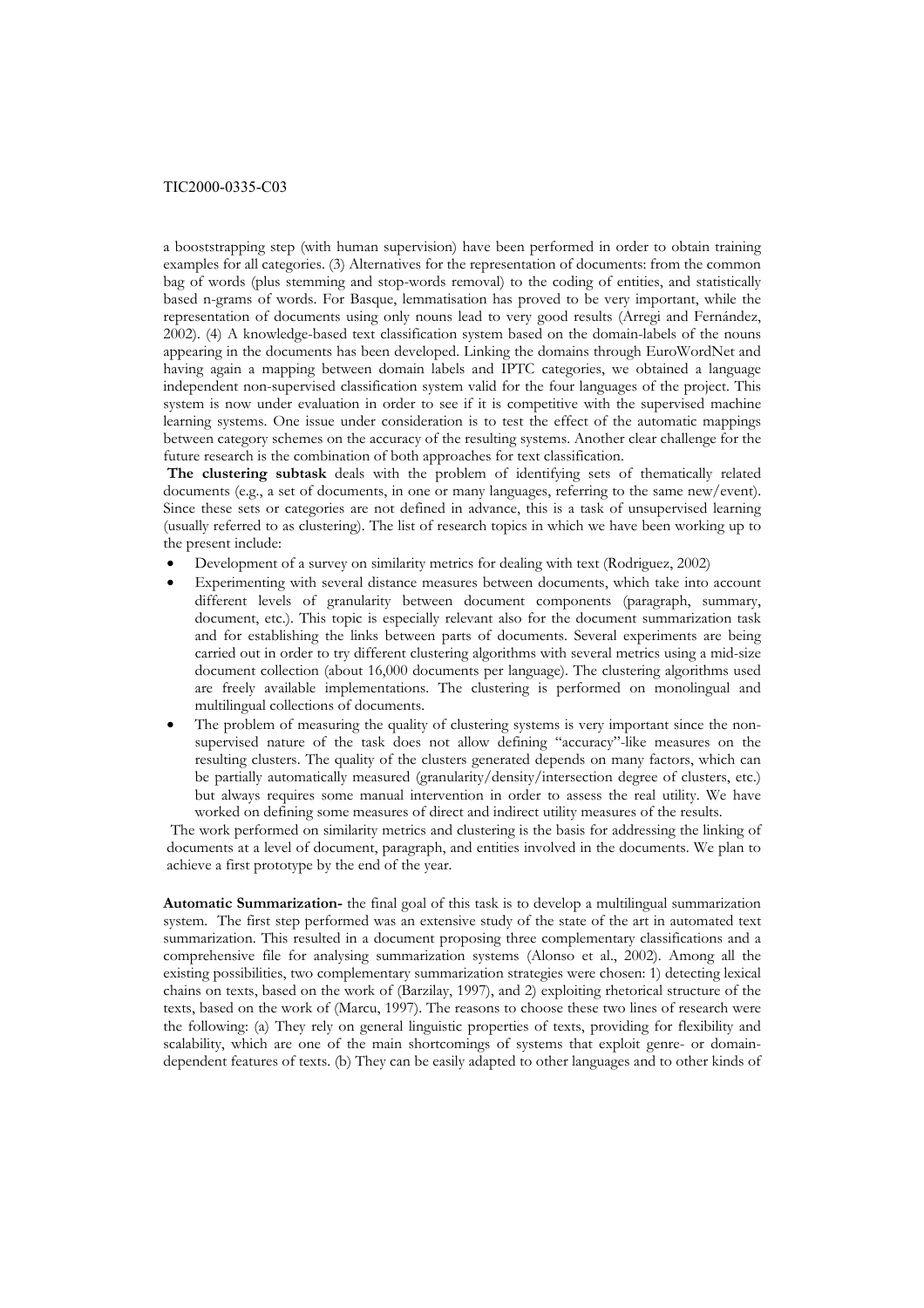summarization, such as multilingual summarization. (c) They exploit properties of texts that are highly informative but that can be treated with shallow NLP techniques, namely, morphological analysis and chunking. (d) They are complementary, since they both exploit discourse properties of text, but from a different perspective: lexical and structural.

Two prototypes of indicative, extractive summarization systems for Spanish have been developed:

- A system based on lexical chains (Fuentes and Rodriguez, 2002) that selects the most informative fragments for including in the summary. The system uses lexical chains as primary source for ranking segments of the text. It also uses co-reference chains and named-entity chains. The system aims to be language independent provided we could access the required knowledge sources, basically the corresponding WordNets.
- A system based on the rhetorical structure of texts. It detects discourse markers in text and exploits the information in a discourse marker lexicon to obtain shallow discourse structure. Up to the moment, this system only performs sentence and paragraph-level summarization.

 The performance of these systems has been evaluated to assess further improvements. The lexical chain system has been tested with a gold standard built from a corpus of Spanish agency news using the evaluation software MEADeval (http://perun.si.umich.edu/clair/meadeval). Its results were compared with two baselines: the lead method (i.e., extracting a number of paragraphs, starting on the first one, until the desired length, given the compression rate is achieved) and SweSum an available system (http://www.nada.kth.se/~xmartin/swesum/) allowing summarization of Spanish texts. As for the rhetorical structure system, only the discourse segmentation module has been evaluated (Alonso and Castellón, 2001). Both evaluations show competitive results and they are especially valuable to indicate future improvements. In addition, these two summarization systems have been combined to achieve an improved representation of discourse that should correspondingly improve the quality of the resulting summary. Evaluation of this combination (Alonso and Fuentes, 2002) shows that there is a qualitative (selection of text fragments) and quantitative (degree of compression) improvement on the performance of both systems when they are combined. Future improvements on the lexical chain system concern Named Entity chains, which could be improved with more accurate recognition and classification of Named Entities, for example, by using gazetteers. Additionally, Named Entities could be linked to EuroWordNet, which would relate these two kinds of information directly. Concerning coreference chains, extended co-reference mechanisms (e.g., definite descriptions) should be taken into account to improve the performance of the system. Also developing more complex forms of chain merging could be a promising direction. The rhetorical structure system should be improved by enhancing the quantity of discourse markers in the discourse marker lexicon and the information associated to them. To address the first, bootstrapping techniques have been used. As for the second problem, we plan to obtain discourse schemata that span over high-level textual units by multiple sequence alignment techniques. A parallel line of research is on cross-language summarization for foreign-language document selection. This kind of summaries only make sense in the context of foreign-language document retrieval, and hence it is described in detail in task 5 (search applications).

**Query Expansion/Translation and Conceptual Indexing-** these techniques can only be evaluated in the context of Cross-Language Information Retrieval engines. For the sake of readability, we describe both the techniques and their evaluation in next section.

# **Task 5: Multilingual Information Access Applications**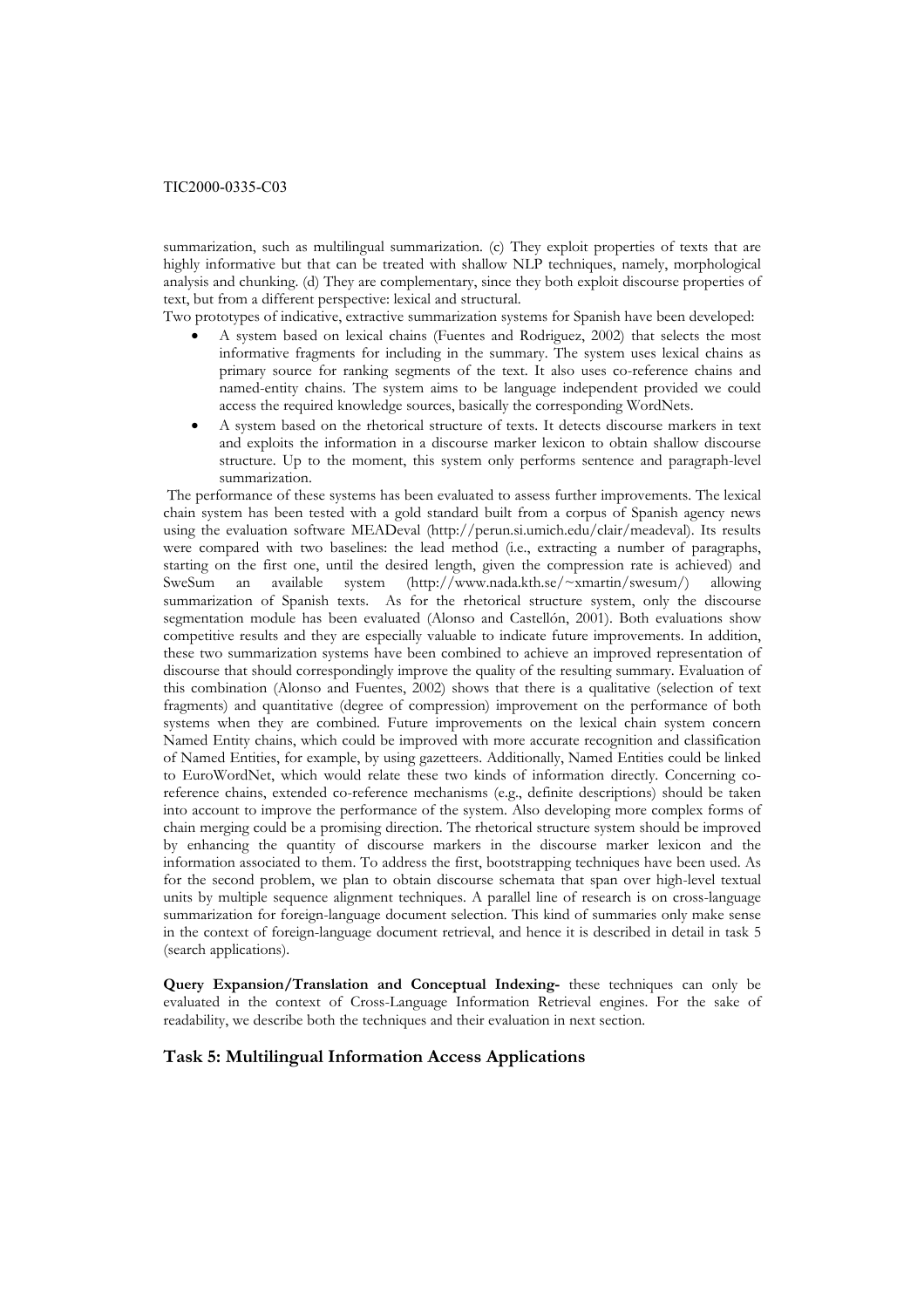The driving force of the HERMES project is the idea that Language Engineering techniques and resources may help bridging the gap between the classic "Document Retrieval" model and the broader "Multilingual Information Access" paradigm. Traditionally, Information Retrieval has been understood as a fully automatic process that inputs a query (a statement of user needs) and a text collection, and outputs a (ranked) set of documents, which are relevant to the query. A perfect IR engine would retrieve only relevant documents (perfect precision) and all relevant documents (perfect recall). This model made many implicit assumptions: that the text collection and the user needs are static, that both query and documents are written in the same language; that the user is familiar with the terminology used in the documents; that information needs are optimally satisfied with documents (rather than information itself), etc. The advent of Internet and the so-called *Information Society* has quickly driven this paradigm into obsolescence. The term "Multilingual Information Access" refers to the broader –and now realistic- challenge of helping users to browse, search, retrieve, recognize and ultimately use information (rather than documents) from distributed, dynamic and heterogeneous sources of multimedia and multilingual hyperlinked information objects. Relevant research topics include Multilingual IR, Multimedia (video, speech, image) retrieval, Interactive Retrieval, Question & Answer systems, Digital Libraries, Internet crawlers and search engines, etc. The HERMES project focuses in the problem of accessing information contained in multilingual collections of documents, either static (news repository) or dynamic (searching online news sources). The user profile can vary along three main features: (1) Native language, and degree of familiarity with each of the other languages in the collection. (2) Degree of familiarity with the contents and the terminology of the collection. (3) Specificity of the information need, from very fuzzy (mostly navigation) to very concrete (focused search of specific information items). The ultimate goal of HERMES is providing fully evaluated and scalable search prototypes to help such users searching both a stable news repository and a set of dynamic online news servers. The companion goal, described in previous sections, is leveraging Human Language Technologies in English, Spanish, Catalan and Basque in order to optimise their use in such Information Access applications. We have currently accomplished the following tasks towards the final HERMES prototypes:

- Qualitative evaluation of Word Sense Disambiguation Strategies in Concept-based multilingual retrieval.
- Development and evaluation of a prototype, "Website Term Browser" that uses morphosyntactic information to provide a "phrase-browsing" multilingual search feature for users with reading abilities in most languages of the collection.
- Development of the first HERMES prototype, that incorporates morphosyntactic analysis, named entity recognition, summarization, paragraph-based searches and clustering in a single search interface.
- Development and comparative evaluation of search strategies for unknown languages, including a cross-language summarization technique to assist document selection and a query formulation and refinement strategy based in user assisted monolingual phrase selection combined with automatic phrase translation.

In the remainder of this Section we summarize the results obtained in each of these stages.

**Word Sense Disambiguation and Concept-based multilingual retrieval**- the possibility of using a language-independent inventory of concepts (the EuroWordNet InterLingual Index) as indexing space for all documents in all languages seemed a very attractive option to the HERMES consortium, for a variety of reasons: (a) Compared to other Cross-Language IR (CLIR) strategies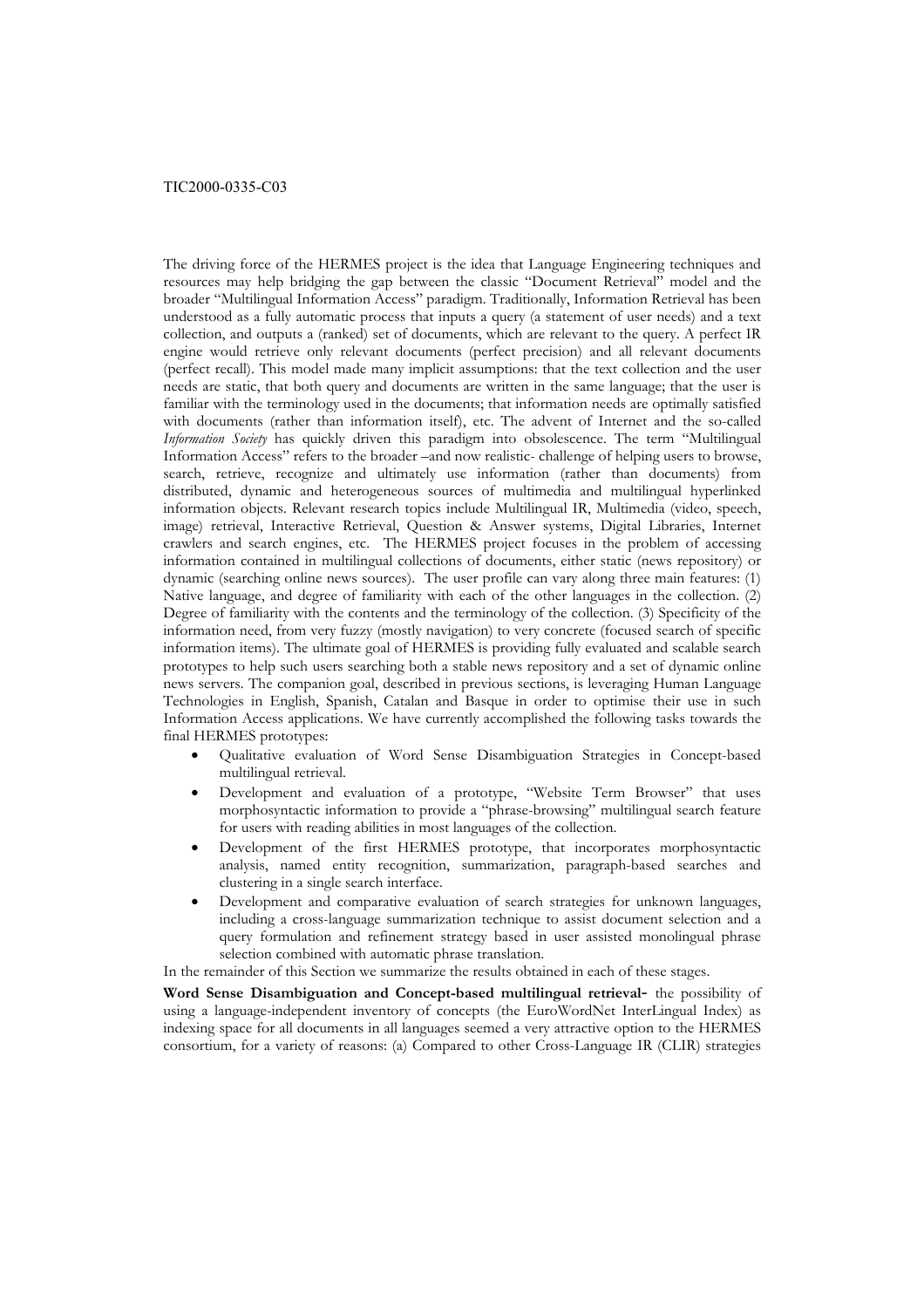(essentially, query translation into the document languages), having a unique indexing space avoids the problem of merging ranked lists from individual languages, a problem that is yet unresolved in CLIR. (b) It scales better than query (or document) translation for a growing number of languages. (c) It uses WSD to solve directly some traditional problems of keyword-based retrieval (identification of synonym terms, identification of different senses of a word, etc.). (d) It permits using the conceptual relations in EuroWordNet for query expansion (broader and narrower terms, part-of relations, etc). Two main reasons, however, led to provisionally discarding this approach: (1) Word Sense Disambiguation techniques have not yet reached a sufficient degree of maturity for such an ambitious approach. On the one hand, supervised techniques are not yet scalable, in the absence of large-scale training corpora. On the other hand, unsupervised techniques are still far from being accurate enough for indexing purposes. While the HERMES unsupervised WSD systems were the best both in the lexical sample and in the all-words SENSEVAL tasks (see task 3), the recall obtained was essentially similar to a pick-first-sense strategy. (2) The qualitative evaluation of the concept indexing approach showed that there is a friction between multiword indexing units for monolingual and cross-language retrieval. Multiword expressions (either being units in the conceptual indexing or not) are not adequate for monolingual retrieval, where it is better to index all its components. This has been thoroughly tested for agglutinative languages (German and Dutch in particular) in the framework of CLEF evaluations. However, phrasal expressions are much better than individual words for translation. Conceptual indexing suffers from this problem of different granularities for different searches: if a multi-word expression is not in EuroWordNet, it will not be translated adequately into other languages; and if it is present in EuroWordNet, it will be translated properly but it will not produce good monolingual results in each individual language searched. This problem derives from understanding indexing and translating as one single task. We have, therefore, looked for alternative uses of lexical processing in multilingual search applications, with a remarkable success, as detailed below.

**Development and evaluation of a Multilingual Phrase-Browsing Search Approach-** as mentioned above, multiwords and, more generally, phrasal expressions are not adequate indexing units for automatic retrieval because they are too restrictive, hiding their components as partial matching units between text and query. Phrases extracted from the collection can be, however, extremely useful in interactive searches, because they provide an alternative, information-oriented perspective of the contents of the collection. This is known as the "phrase-browsing" approach to interactive retrieval. The UNED group has extended the phrase-browsing paradigm to a multilingual phrase-browsing paradigm (Peñas 2002). The main idea is to exploit the two potential benefits of phrases: as a rich source of information for interactive searching, on one hand, and for accurate lexical expansion and translation, on the other. This approach solves the problem of the conceptual indexing approach: phrases are not used for indexing (but for interactive refinement of the query), but they are used for translation (where they provide enough context for accurate translation) and expansion (again offering enough context to expand only with relevant terms). The result is the WebSite Term Browser, a multilingual phrase-browsing search engine that unifies expansion and translation of the query terms as a single process. WTB has two main components: at indexing time, efficient morphosyntactic analysis is used to recognize all noun phrases in the documents, and an index from phrases to documents is built in addition to the classical index from words into documents. An index from words to phrases completes the indexing process. At searching time, the system expands every word in the query using semantic relations in EuroWordNet, including synonyms and cross-language equivalents in all document languages. This process, initially very noisy, is used to select phrases in the collection containing a maximal number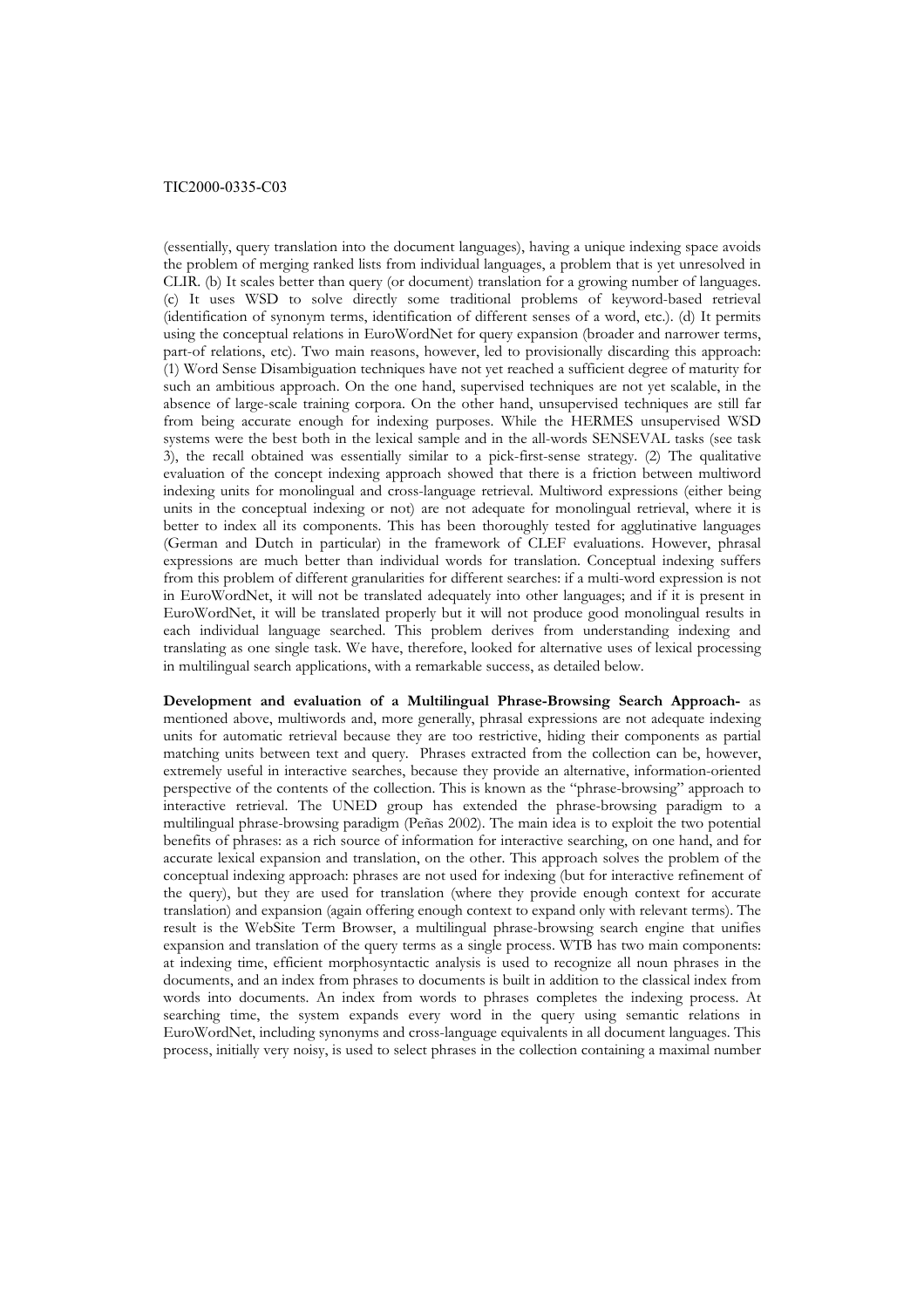of query-related terms; this restriction eliminates most noise. Phrases are organized conceptually and shown to the user as an alternative way of accessing the information in the collection. The evaluation of WTB was done comparing the utility of phrasal information to the ranked document lists provided by Google, which is currently one of the best Internet search engines. A search interface for the UNED domain (with approximately 50000 docs.) was designed to make this comparison. Given a user query, this interface outputs both the results of Google and the phrases retrieved by the WTB software. The user could then select a document or a phrase matching his information needs. The search interface was offered as a service of the UNED educative portal, and all searching sessions were logged for analysis. The study of the first 2000 non empty queries revealed that choosing a phrase after the initial query was even more frequent than choosing a document retrieved by Google, indicating the potential value of the approach (Peñas et al 2001).

First HERMES prototype- the success of the multilingual phrase browsing approach led to a continuation in the first HERMES prototype, which incorporates lexical resources (EuroWordNet), extends phrase recognition with detection of named entities and events, provides document and paragraph searching facilities based in all that language annotations, and provides room for summarization, and clustering. Rather than simple document retrieval, this interface provides sophisticated access to the information contained in relevant subsets of the collection being searched. In this first prototype, a search begins with an initial short query containing some keyword terms. The system filters the contents of the collection, retrieving documents that contain the query terms. From such set of documents, the systems extracts and displays information about persons, locations, events, etc., related to the query. The user can then refine his information need by selecting and combining such pieces of information. The system allows, for instance, selecting all actions taken by Arafat in relation to Israel in a particular time frame. Finally, the system displays the results of this information request. The user may select to view documents or paragraphs related to his query:

- If the documents view is selected, there is a range of options to examine them. The first prototype includes the possibility of a) clustering them according to their IPTC category, which is automatically assigned, b) viewing summaries of individual documents, and c) viewing classified entities within individual documents.
- If users prefer to view relevant paragraphs, they can chose to list them grouped by subjects, actions or objects. Once a paragraph is selected, the system shows it with the same options than documents, but also with the option of saving the paragraph in a table that plays the role of a clipboard where user can build a cross-document summary.

Hence this first prototype integrates morphological analysis, parsing, named entity recognition and summarization techniques. The next prototypes will also include the possibility of viewing documents according to their similarity (clustering), together with a multi-document summary of contents of the cluster. Multilinguality is not yet incorporated into this prototype; we believe that multilingual information access challenges are of a very specific nature, and should be thoroughly tested in isolation before incorporating them into a single search interface. According to this philosophy, we have designed and evaluated some information access strategies for unknown languages that we describe below.

**Foreign-Language Search Assistance-** Cross-Language Information Retrieval is stated as the problem of, given a query in some source language, being able to identify relevant documents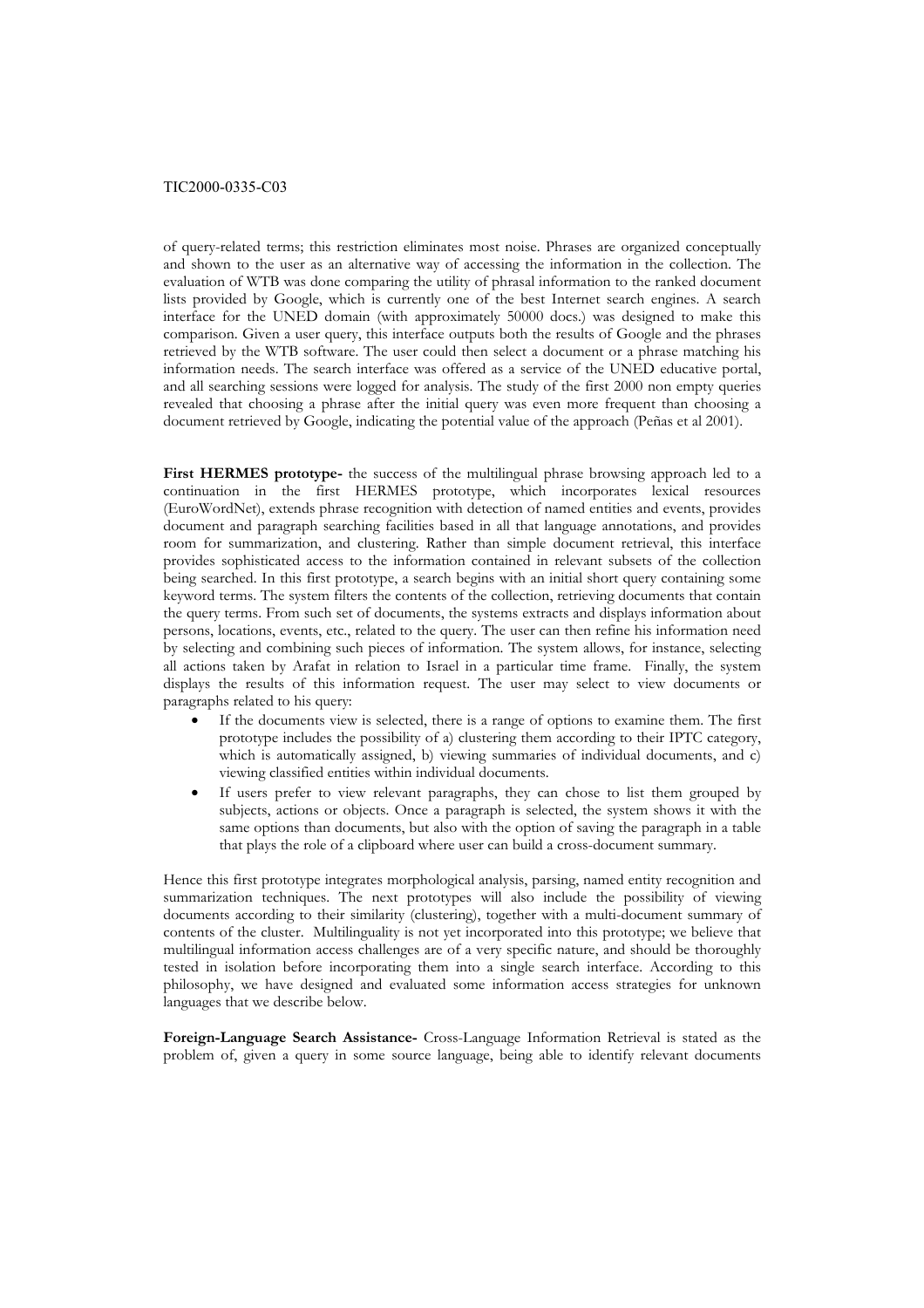written in some (different) target languages. Over the last 6 years, this problem has received a growing attention from the Information Retrieval and Language Engineering research communities, and there exists now well-founded techniques to solve it and well-established comparative evaluation methodologies. As mentioned before, the UNED group is involved in the organization of an annual comparative evaluation of CLIR systems in European Languages. This problem is, however, only one of the challenges of the multilingual information access problem. For instance, if we type a Spanish query and receive a ranked list of Chinese documents, how can we recognized which of them are really relevant for our purposes? How can we refine our query taking these results into account? How can we use the information contained in documents we cannot read? These are problems that have not received enough attention from the research community yet. The default assumptions for a Cross-Language search engine are that a) commercial Machine Translations systems can be used to translate documents into the native language of the user, and b) document selection and query refinement can be done using such translations. In order to challenge such (untested) assumptions, the UNED team designed and organized, together with the University of Maryland, a common evaluation framework, called iCLEF, for the comparative study of user interaction issues in Cross-Language IR.The first evaluation campaign took place in 2001 (Oard and Gonzalo 2002), and it was devoted to document selection mechanisms: Is Machine Translation the only option available? Can it be substituted for simpler and faster methods without degradation of relevance judgements? Are there even better alternatives than Machine Translation?

At the UNED group, we devised a cross-language summarization technique based on noun-phrase alignment using comparable corpora (López-Ostenero et al. 2002a). The idea is to extract noun phrases as in previous HERMES prototypes, and align them using only bilingual dictionaries and statistical evidence from related corpora (in our case, news in different languages from the same time frame). The result is not readable as a summary in its classical sense (cf. previous section on summarization), but it can be enough for indicating whether a document is relevant for a query or not, and it can be read much faster than a full Machine Translation of the document. The evaluation of such cross-language summaries was done using the common iCLEF methodology over four topics in Spanish, the English CLEF news collection, 32 Spanish users and 128 searching sessions. The official iCLEF results stated that cross-language summaries allowed for relevance judgement with almost the same precision than Systran Professional 3.0, and with a 51% improvement in recall, because users judged documents faster with phrase-based summaries. Compared to other iCLEF results, the UNED strategy was the only one to overperform, even to match, MT results. The second evaluation campaign took place in 2002 (Gonzalo and Oard 2002), and it was devoted to study support mechanisms for interactive query formulation and refinement. While other groups studied user-assisted term translation (via inverse dictionaries, translation definitions, etc), at UNED we hypothesized that user assisted term translation would demand a high cognitive load from the user. As an alternative, we tried to assist the user to select relevant phrases from his query, and then let the system perform automatic translation of the queries using the aligned phrases resource already built the previous year. Using phrase-based summaries to explore the document contents, the users could easily add new phrases to the query, which again would be translated without user intervention. In the official iCLEF measure, our strategy performed 65% better (combined precision/recall measure) than a strategy based on user assisted term selection (López-Ostenero et al., 2002b). To complete the picture, the Maryland group checked that user-assisted translation is better than blind translation; overall, the UNED strategy is one of the most promising ones. Both results from the two iCLEF evaluation campaigns will be crucial for the design of the next HERMES prototype, where all search facilities will be enhanced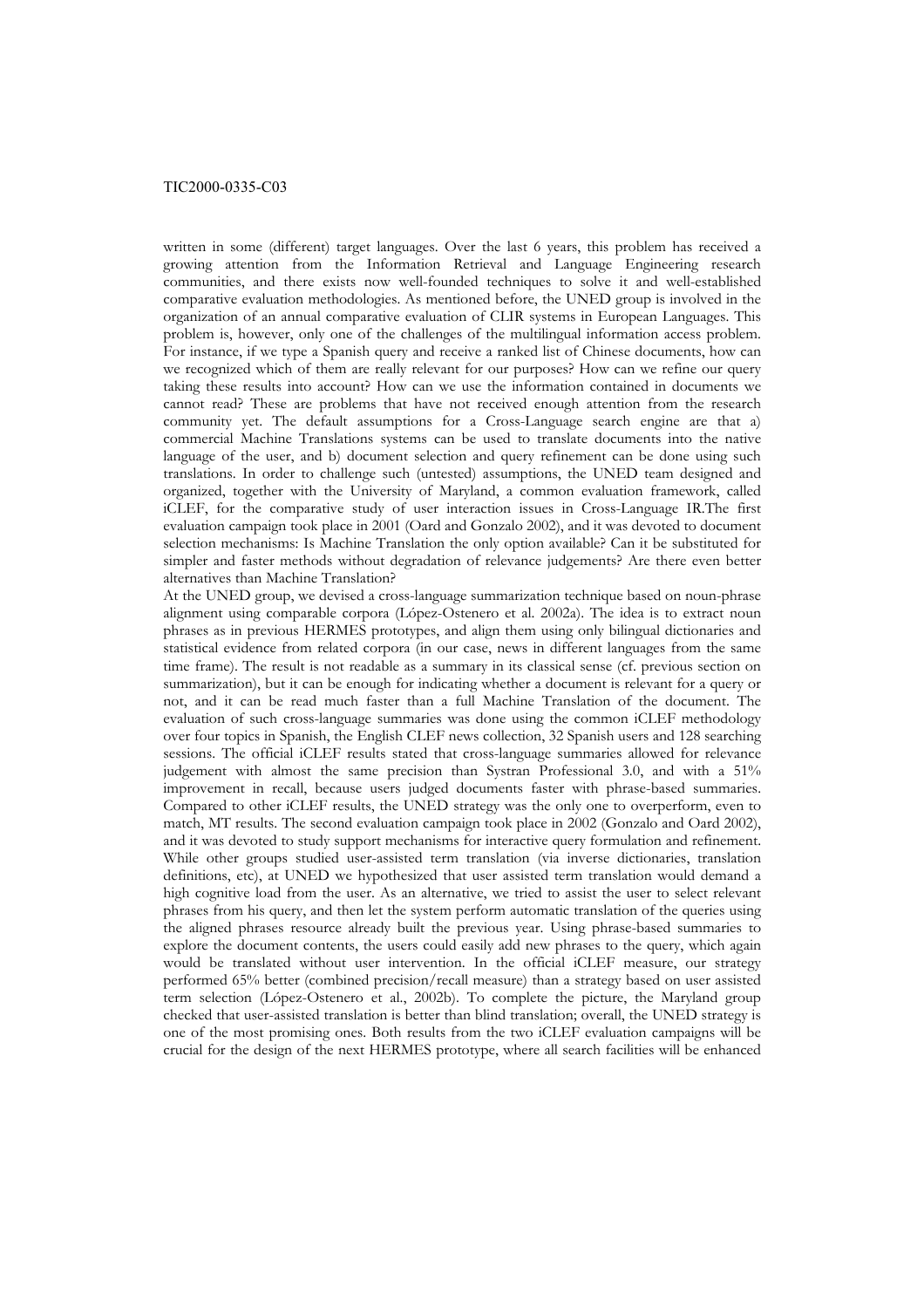with multilingual abilities. The future HERMES prototype should offer different searching facilities according to the knowledge of the languages involved. Users with active, passive or no knowledge of some of the target languages should receive very different types of search assistance. The Website Term Browser can be a good model for high or moderately multilingual users, while the iCLEF UNED prototypes could be a model to assist monolingual users.

**Multilingual Online News Meta-searcher prototype-** the second HERMES application is designed to facilitate access to online news rather than stable repositories. The first prototype is already active and is able to accept queries in any of the four HERMES languages translate them into all languages and query the online searchers of *ABC*, *El País*, *El Mundo* (Spanish), *Avui* (Catalan), *Egunkaria* (Basque) and *Washington Post* (English). Most of the effort on this initial prototype has been done on the meta-search aspects of the server, and thus the cross-language mapping is still fairly simple and experimental. Three ways of cross-language expansion have been currently devised: a) just building a query with all possible translations for all possible query terms, b) all terms, but structured in a Boolean query; translations for a single term are grouped with OR operators, and translations for different terms with AND operators; c) lookup of the bilingual dictionary of phrases described above as a first translation resource, and resort to bilingual dictionary for the rest of terms.

# **3 HERMES results and activities in the international research community**

**Publications-** total number of papers published: 65, where 2 are HERMES technical reports, 13 in collections indexed by ISI JCR, 17 published in major CL events (ACL, COLING, LREC), 1 in ACM collection, 13 in international and 10 in national Conferences with referees, 7 in national journals and 2 in international journals. 2 PhD Thesis have been presented, one in UPC and the other in UNED. The full list is available at the project web site. <http://terral.lsi.uned.es/hermes/> **Resources** built, with public distribution: Spanish CLEF collection and evaluation suites (free for participants and for a small fee through ELDA), Basque and Spanish SENSEVAL evaluation suites (available through the official site ([http://www.itri.brighton.ac.uk/events/senseval/\)](http://www.itri.brighton.ac.uk/events/senseval/). Eurowordnet-HERMES (a lexical database including the 4 languages). **Relationships with other research groups involving PhD** students -the UNED group has established collaboration with Prof. A.Kilgariff, belonging to ITRI (Brighton University) on SENSEVAL resources and evaluation. The PhD student I.Chugur has carried out a 3-month stage in 2001 carrying out a study of sense similarity (Chugur et al., 2002). The PhD student E.Amigó has participated in a summer school organized by ELSNET with a grant from the organization. The UPC group has established collaboration with the *Cognitive Computation Group* (*Department of Computer Science, University of Illinois at Urbana-Champaign, http://l2r.cs.uiuc.edu/~cogcomp*) headed by Prof. Dan Roth, on the topic of the application of automatic learning methods to natural languages processing. These techniques have been applied to entity recognition and shallow parsing. The PhD student Xavier Carreras has carried out a stage in this group at the beginning of 2002. The UPV group: the PhD Mikel Lersundi has carried out a 3 month stage in Maryland University, under the supervision of Prof. Bonnie Dorr, on the topic of analysing the semantic interpretation of prepositions and suffix in Basque, Spanish and English. This work contributes to task 2.2, the extraction of lexical semantics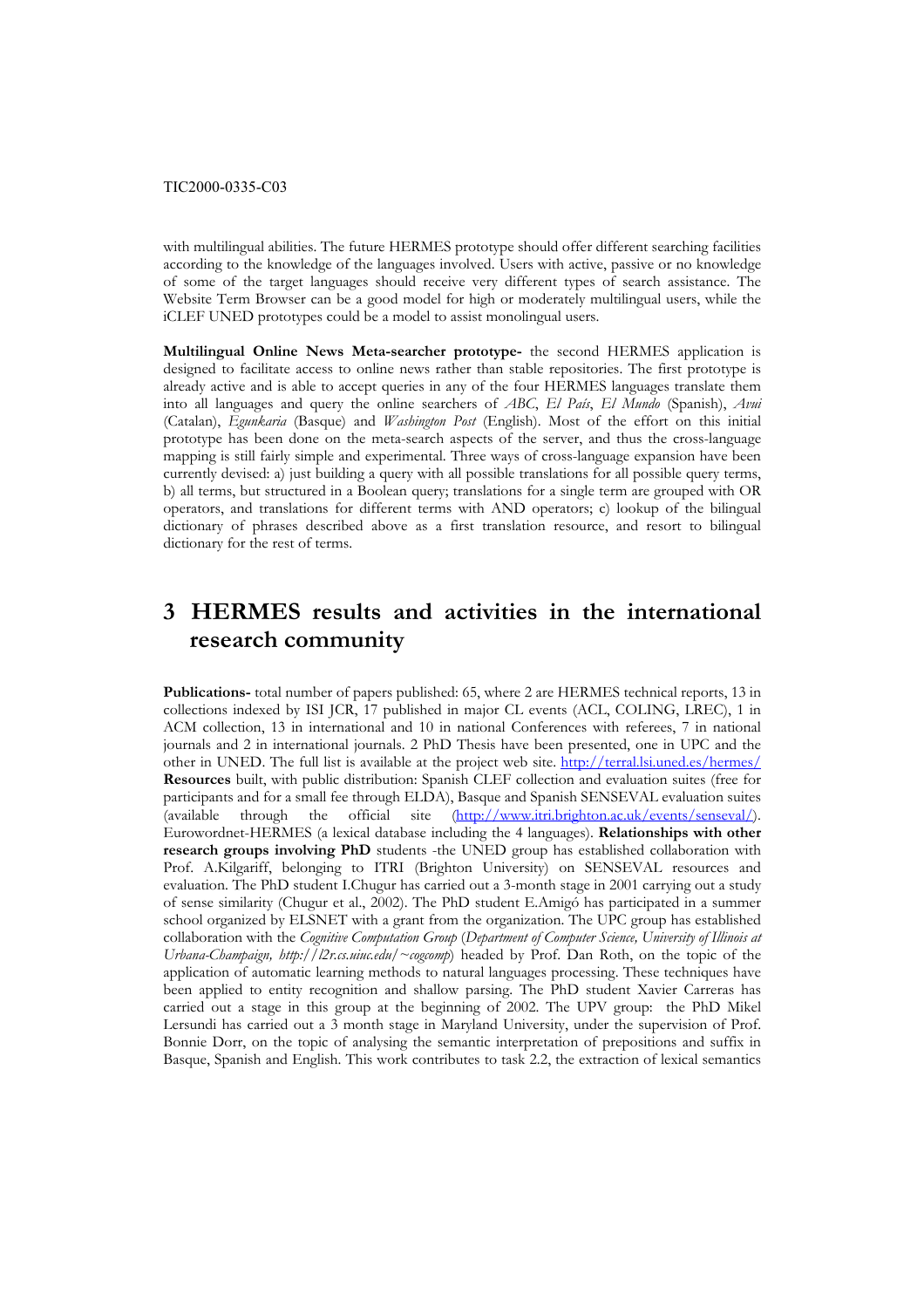relations from dictionary definitions. The PhD student David Martínez will spend three months in John Hopkins University with Prof. David Yarowsky on the topic of *bootstrapping* for disambiguation purposes.

### **Partnership and Collaborations**

In a variety of dimensions the research groups have strong links with international research groups, through EU funded projects, the co-organization of international campaigns, such as the **SENSEVAL** and **CLEF** competitions, the participation on excellence networks, or the coorganization of workshops. Next we mention some of them. (1) **CLEF**- IST Programme of the European Union (project no. IST-2000-31002). [http://clef.iei.pi.cnr.it:2002/S](http://clef.iei.pi.cnr.it:2002/)cientific coordinator: ISTI-CNR Istituto di Elaborazione dell'Informazione, Consiglio Nazionale delle Ricerche, Pisa, UNED is partner and co organizer with the University of Maryland of the interactive iCLEF 2001 and 2002 interactive task ( <http://terral.lsi.uned.es/iCLEF>). Task definition, guidelines, testbed development, and task coordination. See (Gonzalo and Oard, 2002). (2) **MEANING***: Developing Multilingual Web-scale Language Technologies* (IST-2001-34460), coordinated by Germán Rigau, also involved as researcher in HERMES. Both projects share topics related to WordNet (T2.2) y and WSD (T3.1). (3) **ELSNET**- European Network on Excellence in Human Languages Technologies. UNED and UPC groups belong to this network. <http://www.elsnet.org/>(4) **RITOS2**, - UNED group is involved in the NLP group and is organizing a workshop on the topic *Multilingual Information Access and Natural Language Processing*, in the next Iberoamerican conference on artificial intelligence IBERAMIA 2002 to be held in Sevilla. [http://sensei.lsi.uned.es/iberamia](http://sensei.lsi.uned.es/iberamia-mlia/)[mlia/](http://sensei.lsi.uned.es/iberamia-mlia/) (4) The ISCA (International Speech Communication Association) **Special Interest Group on Speech and Language Technology for Minority Languages.** UPV/EHU belongs to this special interest group.<http://193.2.100.60/SALTMIL/>

# **4 References**

1 Agirre E., Ansa O., Martínez D., Hovy E. 2001. Enriching WordNet concepts with topic signatures. Proceedings of the NAACL workshop on WordNet and Other lexical Resources. 2 Agirre E., Lersundi M., Martínez D. 2002. A Multilingual Approach to Disambiguate Prepositions and Case Suffixes ACL Workshop: WSD: recent successes and future directions

3 Agirre E., Martínez D. 2001. Decision Lists for English and Basque. Proceedings of the SENSEVAL-2 Workshop. In conjunction with ACL'2001/EACL'2001. Toulouse

4 Agirre E., Martínez D. 2002. Integrating Selectional Preferences in WordNet. Proceedings of First International WordNet Conference. Mysore (India).

5 Alegria I., Aranzabe M., Ezeiza A., Ezeiza N., Urizar R. 2002. Robustness and customisation in an analyser/lemmatiser for Basque. LREC-2002 Workshop Customizing knowledge in NLP applications

6 Alonso L., Castellón I., 2001. Towards a delimitation of discursive segment for NLP applications, International Workshop on Semantics, Pragmatics and Rhetorics

7 Alonso L., Castellón, I., Climent, S., Fuentes, M., Padró. LL., Rodríguez H. 2002. Comparative Study of Automated Text Summarization Systems, HERMES Project.

8 Alonso L., Fuentes M. 2002. Collaborating discourse for Text Summarisation, Proceedings of the Seventh ESSLLI Student Session, Trento, Italy.

9 Amigó E. 2002 Criterios y técnicas de evaluación. HERMES Technical Report